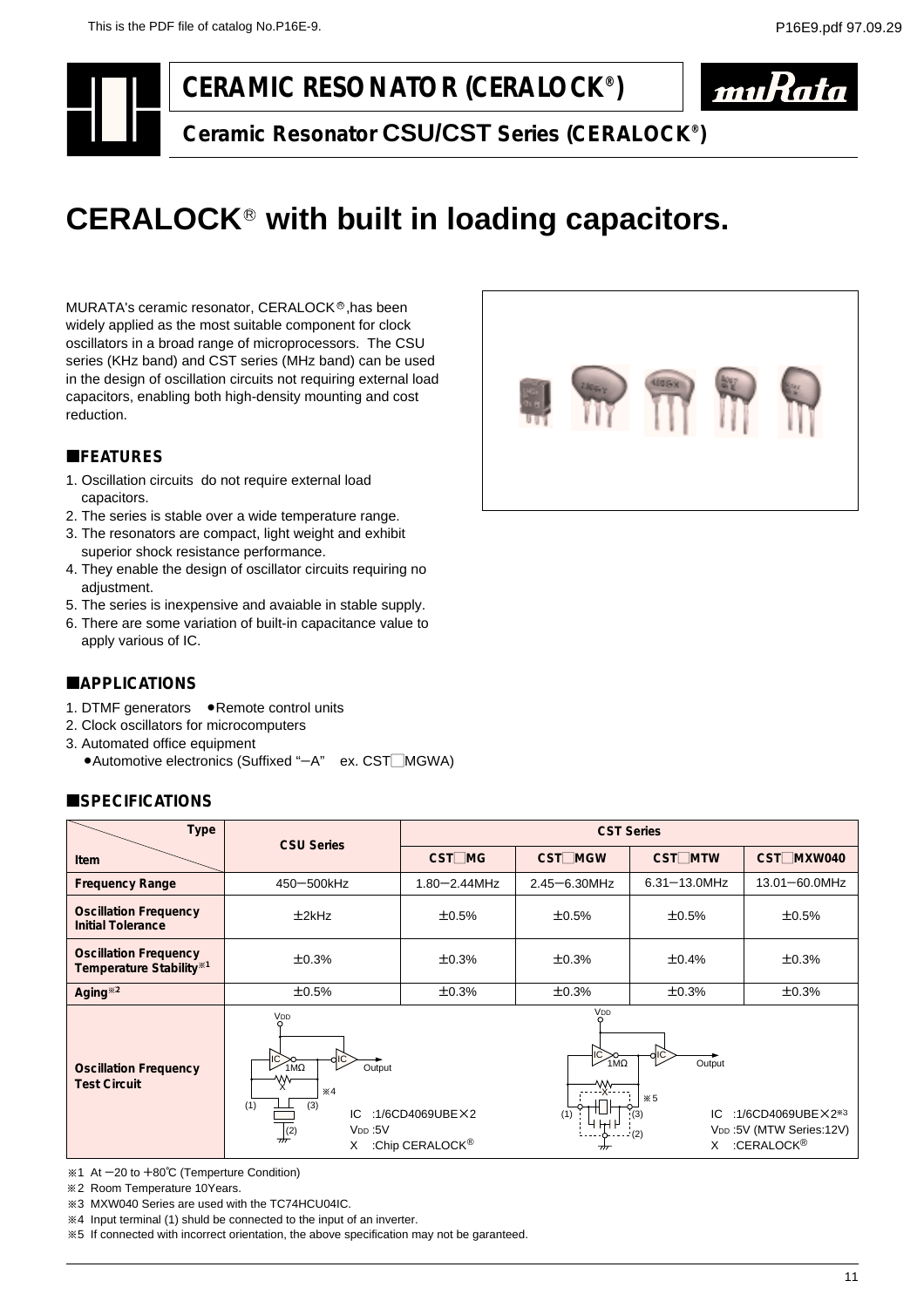# **CERAMIC RESONATOR (CERALOCK®)**



# **Ceramic Resonator CSU/CST Series (CERALOCK®)**

#### **CDIMENSIONS**

| Frequency                        | 450-500MHz                                                                                                                                               | $1.80 - 2.44$ MHz                                                                                         | $2.45 - 6.30$ MHz                                                                              | $6.31 - 13.0$ MHz                                                                                    | $13.01 - 60.00$ MHz                                                                                                                                         |
|----------------------------------|----------------------------------------------------------------------------------------------------------------------------------------------------------|-----------------------------------------------------------------------------------------------------------|------------------------------------------------------------------------------------------------|------------------------------------------------------------------------------------------------------|-------------------------------------------------------------------------------------------------------------------------------------------------------------|
| Part number                      | $CSU$ $P$                                                                                                                                                | $CST$ MG                                                                                                  | <b>CST</b> MGW                                                                                 | <b>CST□MXW</b>                                                                                       | CST□MXW                                                                                                                                                     |
| <b>Dimensions</b><br>(Unit : mm) | 7.0<br>$\frac{U}{D}$ 480<br>$\overline{9}$ .<br>$\mathbf{O}$ *<br>$1.1 - 111$<br>$\frac{15}{5}$<br>$(3)(2)(1)$ *3<br>$3 + \boxed{ \boxed{ \boxed{ \ ]}}$ | $12.0$ max<br>$10.0$ max<br>2.00⊙ +<br>$\circ$<br>ທ່<br>(3)(2)(1)<br>st∋<br>ĮĔ<br>⊕<br>$\omega$<br>2.52.5 | $10.0$ max<br>$6.0$ max<br>4.00 <sup>o</sup><br>5.0<br>(3)(2)(1)<br>ຶ≑≑<br>ļĔ<br>īιó<br>2.52.5 | $10.0$ max<br>×<br>8.0 ma<br>8.00<br>$\mathbf{O}$ *<br>5.0<br>(3)(2)(1)<br>Oma<br>ຶ∺<br>LO<br>2.52.5 | 10.0 <sub>max</sub><br>$\frac{1}{2}$<br>8.0 max<br>16.00X<br><b>Q</b> +<br>5.0<br>(3)(2)(1)<br>0 <sub>ma</sub><br>ິີ≑<br>m<br>LO<br>$\leftarrow$<br>2.5 2.5 |

1 6.01-7.99MHz: 9.0mm max.

2 13.01-14.99MHz: 9.0mm max., 33.00-60.00MHz:7.0mm max.

3 Terminals have directionality : (1)Input (2)Ground (3)Output 2

 $4$  The CSU $\Box$ P is not washable.

### **ETHE STABILITY OF OSCILLATION FREQUENCY WITH TEMPERATURE VARIATION**

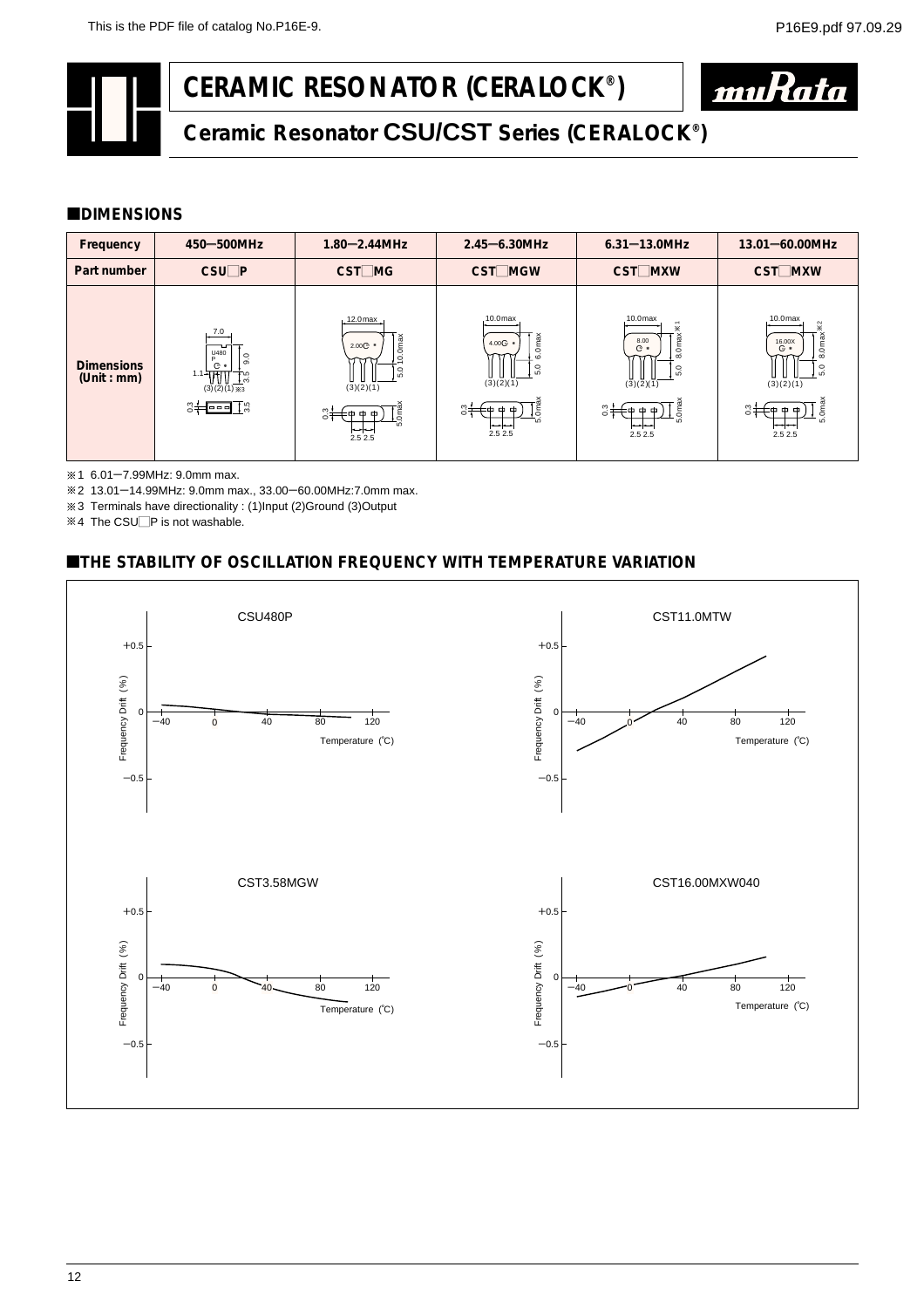# **EAPPLICATION CIRCUITS UTILIZING THE CERALOCK®**

#### Application to 80C49 (8-bit Microcomputer)



Application to HD64F3434 (HITACHI) (8-bit Microcomputer)



Application to 8085 (8-bit Microcomputer)



Application to M34550M4 (MITSUBISHI) (Remote Control Unit)



Application to M38063E6FP (MITSUBISHI) (8-bit Microcomputer)



#### Application to MSM65344A (8-bit Microcomputer)



Application to MC68HC05P6 (MOTOROLA) (8-bit Microcomputer)



#### Application to TC88402F (TOSHIBAI) (Speech Synthesizer)

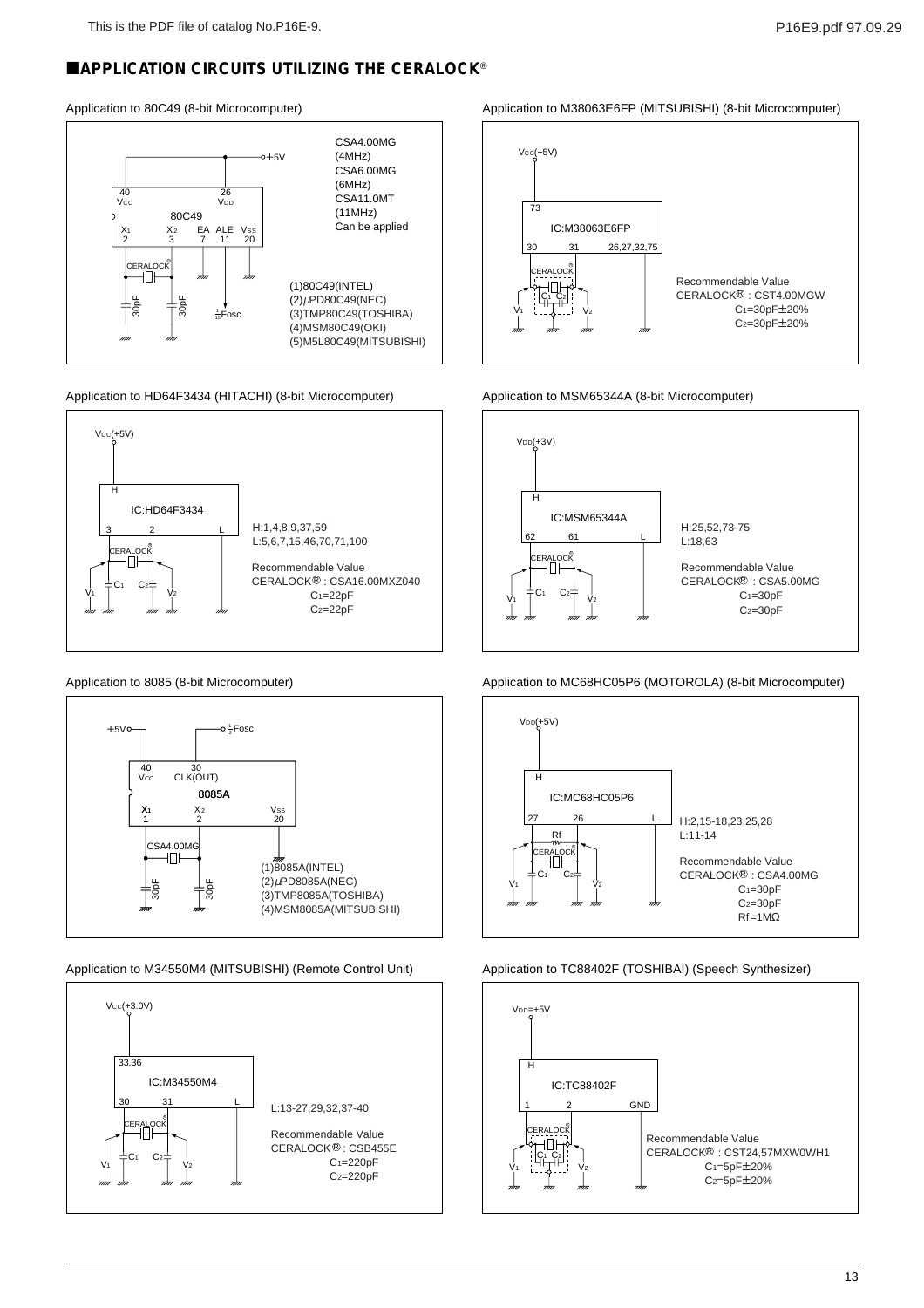#### Application to  $\mu$  PD754304GS (4-bit Microcomputer)



#### Application to LC7367J (SANYO) (Ton / Pulse Diater)



#### Application to  $\mu$  PD70216H (NEC) (16-bit Microcomputer)



#### Application to LC895194-X30 (SANYO)



Application to 651104F (SANYO) (4-bit Microcomputer)



#### Application to UM93403 (UMC) (Tone / Pulse Diater)



Application to CXD2510Q (SONY) (Digital Signal Processing IC forCD)



#### Application to TMP47C443 (TOSHIBA) (4-bit Microcomputer)